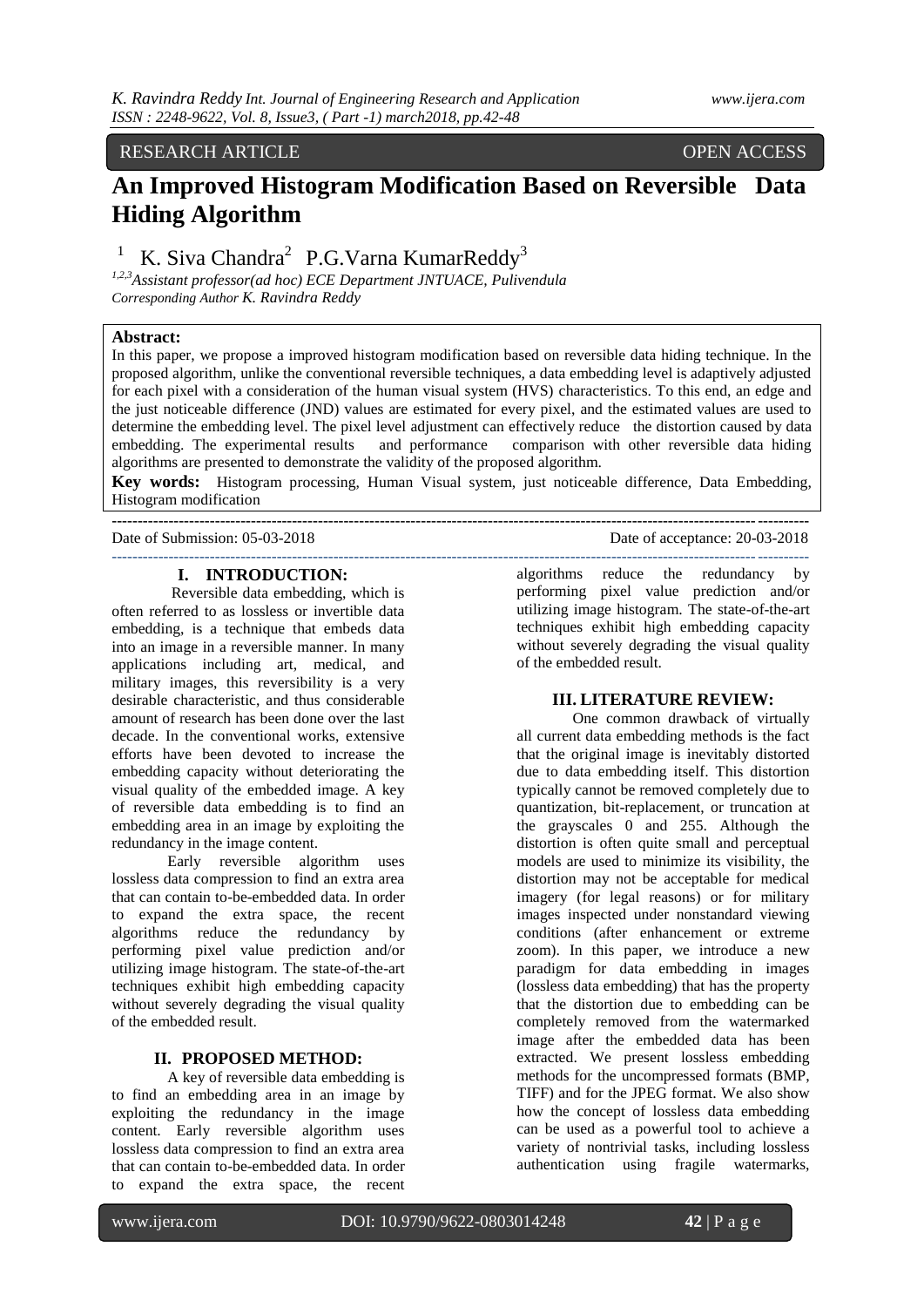steganalysis of LSB embedding, and distortion-free robust watermarking. Data embedding applications could be divided into two groups depending on the relationship between the embedded message and the cover image. The first group is formed by steganographic applications in which the message has no relationship to the cover image and the cover image plays the role of a decoy to mask the very presence of communication. The content of the cover image has no value to the sender or the decoder. In this typical example of a steganographic application for covert communication, the receiver has no interest in the original cover image before the message was embedded. Thus, there is no need for lossless data embedding techniques for such applications. The second group of applications is frequently addressed as digital watermarking. In a typical watermarking application, the message has a close relationship to the cover image. The message supplies additional information about the image, such as image caption, ancillary data about the image origin, author signature, image authentication code, and so forth. While the message increases the practical value of the image, the act of embedding inevitably introduces some amount of distortion. It is highly desirable that this distortion be as small as possible while meeting other requirements, such as minimal robustness and sufficient payload. Models of the human visual system are frequently used to make sure that the distortion due to embedding is imperceptible to the human eye. There are, however, some applications for which any distortion introduced to the image is not acceptable. A good example is medical imagery, where even small modifications are not allowed for obvious legal reasons and a potential risk of a physician misinterpreting an image. As another example, we mention law enforcement and military image analysts who may inspect imagery under special viewing conditions when typical assumptions about distortion visibility do not apply. Those conditions include extreme zoom, iterative filtering and enhancement. Lossless data embedding could also be a convenient method of data embedding for customers who are overly concerned about decreasing the quality of their images by embedding a watermark.

Until recently, almost all data embedding techniques, especially highcapacity data embedding techniques, introduced some amount of distortion into the original image and the distortion was permanent and not reversible. As an example,

we can take the simple Least Significant Bit (LSB) embedding in which the LSB plane is irreversibly replaced with the message bits. In this paper, we present a solution to the problem of how to embed a large payload in digital images in a lossless (invertible) manner so that after the payload bits are extracted, the image can be restored to its original form before the embedding started. Even though the distortion is completely invertible, we pay close attention to minimizing the amount of the distortion after embedding. The ability to embed data in an image in a lossless manner without having to expand the image or append the data can be quite useful. Data embedded in a header or a separate file can be easily lost during file format conversion or resaving.

Additional information embedded directly in the image as additional lines or columns may cause visually disturbing artifacts and increases the image file size. In contrast, information that is embedded in the image is not modified by compatible format conversion or resaving, no bandwidth increase is necessary to communicate the additional information, and a better security is obtained because the embedded information is inconspicuous and imperceptible. For increased security, a secret key can protect the embedding process. In addition to these advantages, lossless data embedding enables novel elegant applications, such as lossless fragile authentication and erasable robust watermarking. Applications that would benefit from the newly coined lossless data embedding include the whole spectrum of fragile watermarking, such as authentication watermarks or watermarks protecting the image integrity. A classical authentication watermarking scheme starts with dividing the image or its blocks into two parts—the part that carries the majority of the perceptual information and an "unimportant" part that can be randomized without causing perceptible artifacts. The perceptually important part is then hashed and the hash is inserted into the "unimportant" part. The Wong's scheme is an example of such a scheme.

In Wong's technique, the perceptually important part consists of the seven most significant bits, while the unimportant part is formed by the least significant bit-plane. However, this and similar approaches can be reformulated as simply decreasing the information content of the image and inserting or attaching the hash to the modified image as is done in pure cryptographic authentication methods. Thus, the advantage of embedding the hash rather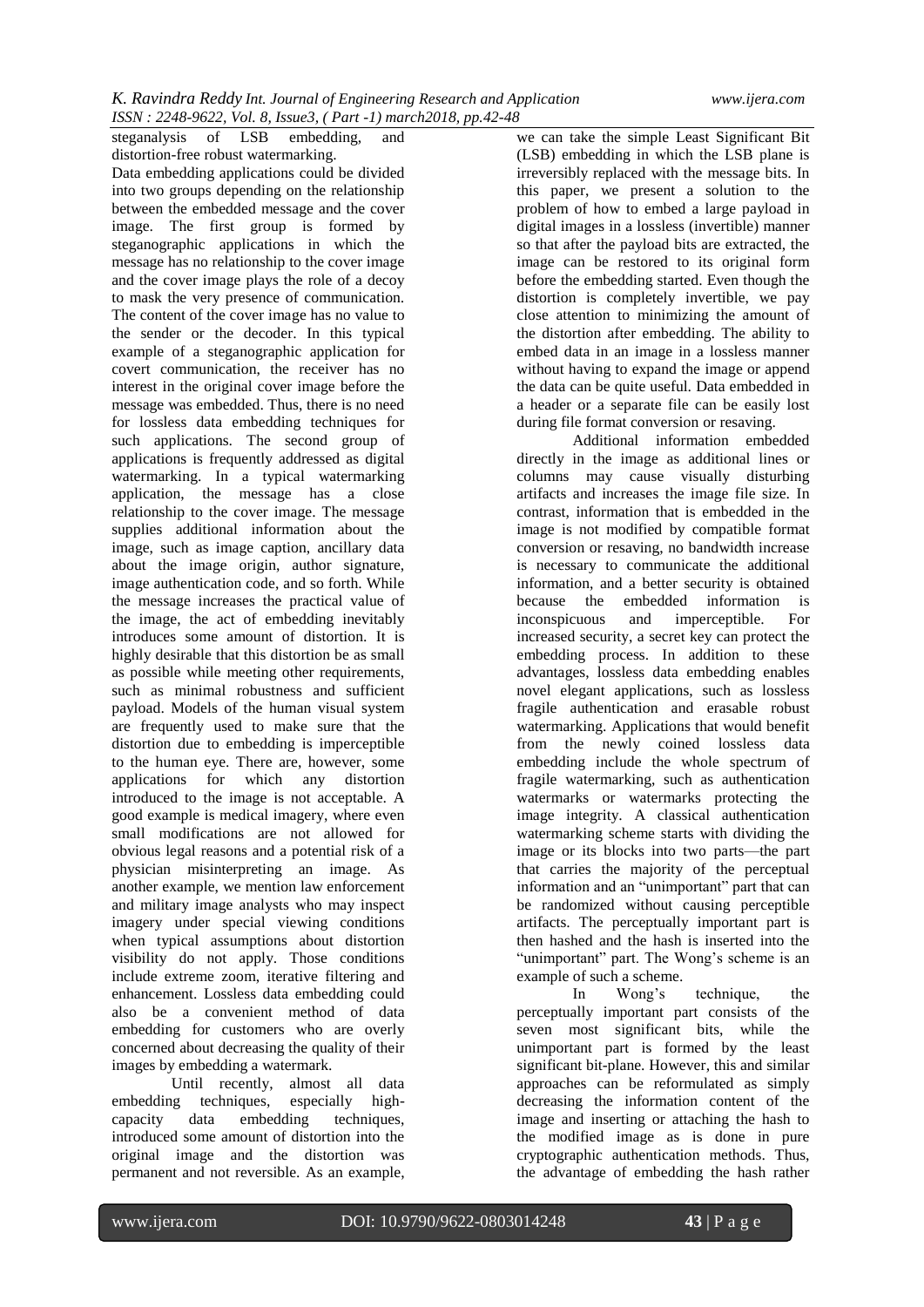than appending becomes dubious at best. The lossless data embedding enables hash insertion while retaining the information content of the image in its entirety. This is important for customers who are overly concerned with the quality of their images after information has been embedded. Some customers are simply so emotionally attached to their images that no argument about invisibility of the embedding artifacts is convincing enough.

Lossless embedding techniques simply close this issue because the original data can be restored without any loss of information. This is especially useful for military images, such as satellite and reconnaissance images. Actually, the lossless authentication watermarks are currently being incorporated as an integrity protection mechanism into the ISSE guard. Another application that would clearly benefit from the proposed lossless techniques is integrity protection watermark embedded inside the digital camera for imaging hardware used by forensic personnel. Establishing the integrity of evidence throughout the investigation is of paramount importance. Authentication watermarks embedded by a watermarking chip inside the digital camera have been proposed in the past. However, because the authentication process invariably modifies the image, today, the legal problems associated with watermarking prevent the spread of watermarking technology. The removable lossless authentication watermark provides an elegant solution to this sensitive issue.

#### **1. Reversible Data Embedding Using a Difference Expansion by Jun Tian:**

Reversible data embedding has drawn lots of interest recently. Being reversible, the original digital content can be completely restored. In this paper, we present a novel reversible data embedding method for digital images. We explore the redundancy in digital images to achieve very high embedding capacity, and keep the distortion low.

Reversible data embedding, which is also called lossless data embedding, embeds invisible data (which is called a payload) into a digital image in a reversible fashion. As a basic requirement, the quality degradation on the image after data embedding should be low. An intriguing feature of reversible data embedding is the reversibility, that is, one can remove the embedded data to restore the original image. From the information hiding point of view, reversible data embedding hides some information in a digital image in such a way that an authorized party could decode the

hidden information and also restore the image to its original, pristine state. The performance of a reversible data-embedding algorithm can be measured by the following.

**i) Payload capacity limit:** what is the maximal amount of information can be embedded?

**ii) Visual quality**: how is the visual quality on the embedded image?

**iii) Complexity**: what is the algorithm complexity?

The motivation of reversible data embedding is distortion-free data embedding. Though imperceptible, embedding some data will inevitably change the original content. Even a very slight change in pixel values may not be desirable, especially in sensitive imagery, such as military data and medical data. In such a scenario, every bit of information is important. Any change will affect the intelligence of the image, and the access to the original, raw data is always required. From the application point of view, reversible data embedding can be used as an information carrier. Since the difference between the embedded image and original image is almost imperceptible from human eyes, reversible data embedding could be thought as a covert communication channel. By embedding its message authentication code, reversible data embedding provides a true self authentication scheme, without the use of metadata

This method can be applied to digital audio and video as well. We calculate the differences of neighboring pixel values, and select some difference values for the difference expansion (DE). The original content restoration information, a message authentication code, and additional data (which could be any data, such as date/time information, auxiliary data, etc.) will all be embedded into the difference values. In this, consider grayscale images only. For color images, there are several options. One can decorrelate the dependence among different color components by a reversible color conversion transform, and then reversibly embed the data in the decorrelated components. Or one can reversibly embed each color component individually. Please note that reversible data embedding is a fragile technique. When the embedded image is manipulated and/or lossy compressed, the decoder will find out it is not authentic and thus there will be no original content restoration.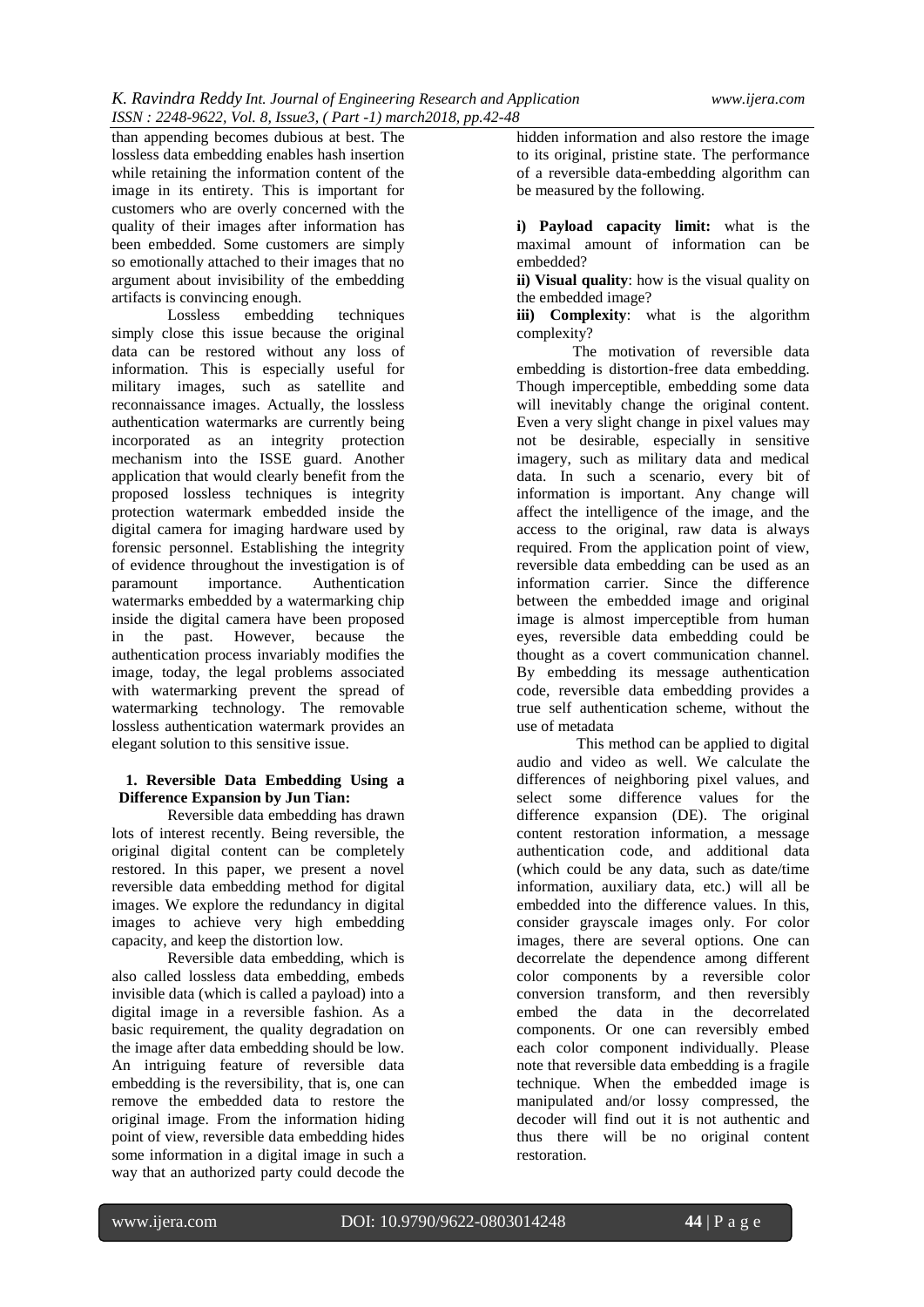# **IV. IMAGE PROCESSING:**

the image qualities with the aid of computer. The processing helps in maximizing clarity, sharpness and details of features of interest towards information extraction and further analysis. This form of remote sensing actually began in 1960s with a limited number of researchers analyzing airborne multispectral scanner data and digitized aerial photographs. However, the launch of Landsat-1, in 1972, that digital image data became widely available for land remote sensing applications. At that time not only the theory and practice of digital image processing was in its infancy but t h e cost of digital computers was very high and their computational efficiency was far below by present standards. Today, access to low cost and efficient computer hardware and software is commonplace and the source o f digital image data are many and varied. Digital image processing is a broad subject and often involves procedures which can be mathematically complex, but central idea behind digital image processing is quite simple. The digital image is fed into a computer an d computer is programmed to manipulate these data using an equation, or series of equations and then store the results of the computation for each pixel (picture element). These results form a new digital image that may be displayed or recorded in pictorial format or may itself be further manipulated by additional computer programs. The possible forms o f the digital image manipulation are literally infinite. The raw digital data when viewed on the display will make it difficult to distinguish fine features

# **V. HISTOGRAM:**

The histogram of digital image with gray levels in the range [0 , L-1] is a discrete function  $p(rk) = nk / n$ , where rk is the kth gray level, nk is the number of pixels in the image with that gray level, n is the total number of pixels in the image, and  $k =$  $0.1,2,\ldots,\ldots,\ldots,L-1$ . The histogram  $p(rk)$ of an image gives an estimate of the probability of occurrence of gray level rk. A plot of this function for all values of k provides a global description of an image. For example, fig. 1 shows the four basic types of Histograms of an image. The histogram has shown in fig 1 (a) shows that the gray levels are concentrated towards the dark end of the gray scale range. Thus this histogram corresponds to an image with overall dark characteristics. Just the opposite is true in fig 1 (b). the histogram shown in the fig 1 (c) has a narrow shape, thus it corresponds to an image

having low contrast. Finally, 1 (d) shows a histogram with significant spread, corresponding to an image with high contrast.



### **1) Histogram Modification:**

Histogram equalization and histogram specification have been widely used to enhance information in a gray scale image, with histogram specification having the advantages of allowing the output histogram to be specified as compared to the histogram equalization which attempts to produce an output histogram that is uniform. Unfortunately, expanding histogram techniques to color images is not straightforward. Since humans are sensitive to chromatic changes, care must be taken to ensure that incorrect colors are not produced. Additionally, expanding the 1-D histogram used in gray level histogram techniques to a joint histogram (usually of three variables representing the primary colors of red, green and blue) can yield specified histograms which have no physical meaning hence making it difficult to determine the set of histograms required for the desired enhancement. Method of gray level histogram specification is extended to colour images by performing histogram specification on intensity, saturation and hue components. These methods take into account the relationship between the intensity and saturation components while yield specified histograms that produce natural looking results. How does one can judge a scanned picture? More basically, what are the criteria by which one judges the quality of a scan? Conceptually simple factors such as focus and frame alignment is immediately obvious from viewing the monitor and is easily adjustable through simple controls or manual adjustment. Other factors such as color and tonal balance are much more difficult to evaluate by looking at scanned image on the monitor. A full-frame scan on a scanner with a default resolution of 1350 dots per inch will generate approximately 6 million bytes. At a resolution of 2700 dpi, the file will contain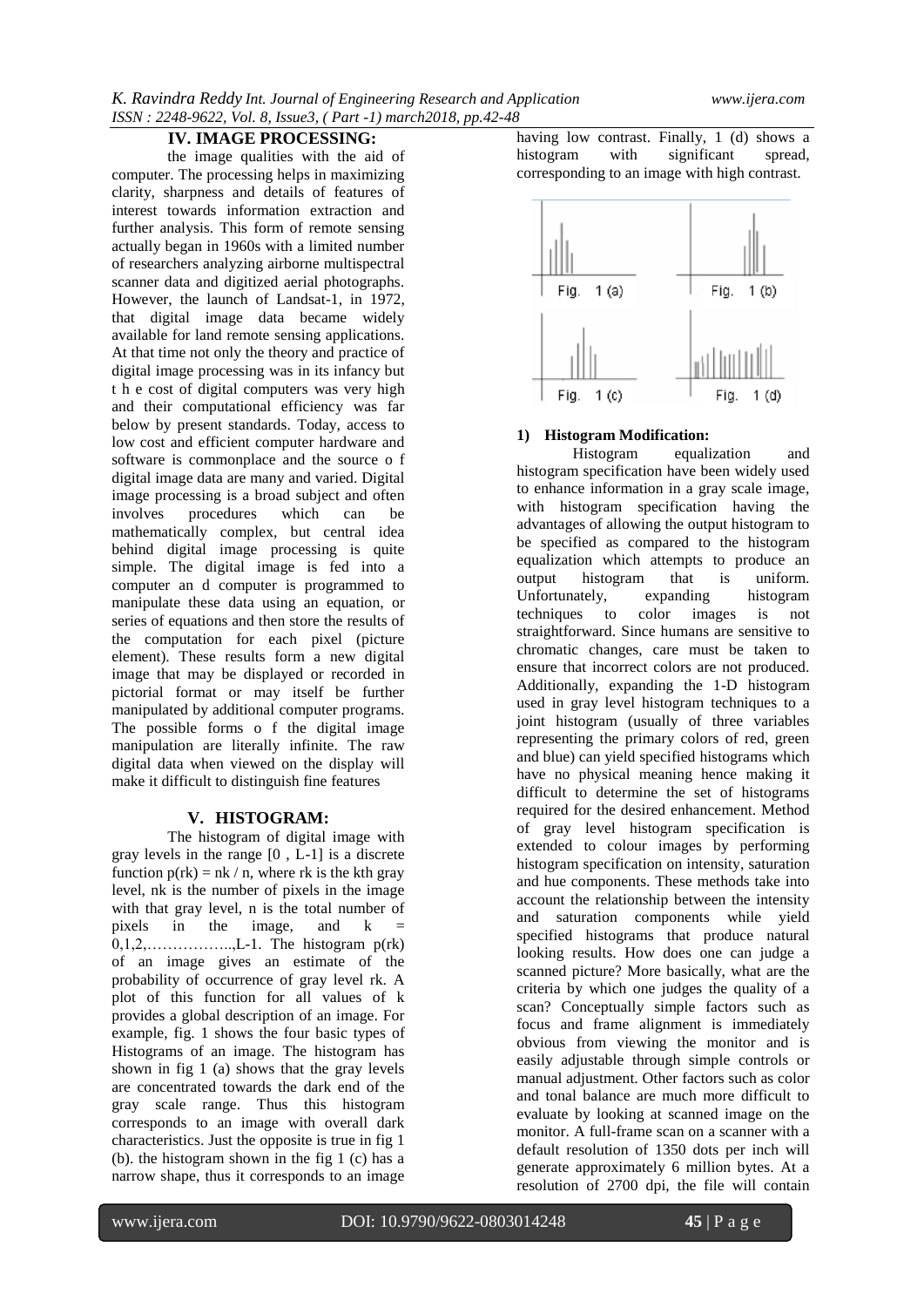over 24 million bytes. An Image Histogram is the way of making quantitative sense of this mass of data.

It is possible to adjust the level of histogram equalization to achieve natural looking enhanced images. The modified histogram is a weighted average of the input histogram and the uniform histogram, as given in

$$
\widetilde{h} = \frac{h_i + \lambda u}{1 + \lambda} = \left(\frac{1}{1 + \lambda}\right)h_i + \left(\frac{\lambda}{1 + \lambda}\right)u
$$

The contribution of the input histogram in the modified histogram is

$$
\kappa^* = 1/(1+\lambda)
$$

But, a direct modification on the input histogram may generate spikes in the modified histogram  $h \sim$  for some of the images, especially for a low contrast images. The spikes will add to the noise, creating the visual artifacts in the image and affecting the PSNR of the enhanced image. One solution over this is to change the way a histogram is computed, which is proposed in the next section.

#### 2) **Global Histogram Modification:**

We call representatives of all images of the form, where is a strictly increasing function. The question is, which representative of is the best for our purposes? That will depend, of course, in what our purposes are. We have seen above which is the function we have to select if we want to normalize the contrast making the distribution function of uniform. In addition, it was shown in that when equalizing an image.

$$
E(v) = \frac{|\Omega|}{2(b-a)} \int_{\Omega} \left( v(x) - \frac{b-a}{2} \right)^2 dx
$$

$$
- \frac{1}{4} \int_{\Omega} \int_{\Omega} |v(x) - v(z)| dx dz.
$$

#### **VI. New Histogram:**

To deal with histogram spikes in a simple way, one can change the way a histogram is computed. Histogram spikes are created because of a large number of pixels that have the same gray-level and these pixels almost always come from smooth areas in the input image when they create artifacts/noise in the enhanced image. Hence, histogram computation can be modified so as to take pixels that have some level of contrast with their neighbors into account, which will solve the histogram spike problem at the very beginning .Performing histogram equalization on  $h \sim$  rather than h will enhance the contrast but not the noise, since the former will only

utilize the dynamic range for pixels that have some level of contrast with their neighbors. Nothing that the histogram modification methods presented in the previous section also aim to increase contrast but not the noise visibility, they must modify the histogram in such a way that the modified histogram resembles  $p$  [i | C] rather than  $p[i]$  . One can simply obtain  $p[i | C]$  by counting only those pixels that have contrast, rather than solving complex optimization problems, which in essence corresponds to dealing with histogram spikes resulting from smooth area (noncontract) pixels after computing the histogram in the conventional way

Various enhancement schemes are used for enhancing an image which includes gray scale manipulation, filtering and Histogram Equalization (HE). Histogram equalization is one of the well known image enhancement technique. It became a popular technique for contrast enhancement because this method is simple and effective. In the latter case, preserving the input brightness of the image is required to avoid the generation of non-existing artifacts in the output image. Although these methods preserve the input brightness on the output image with a significant contrast enhancement, they may produce images with do not look as natural as the input ones. The basic idea of HE method is to re-map the gray levels of an image. HE tends to introduce some annoying artifacts and unnatural enhancement. To overcome these drawbacks different brightness preserving techniques are used which are covered in the literature survey.Subjective parameters are visual quality and computation time and objective parameters are Peak signal to-noise ratio (PSNR), Mean squared error (MSE), Normalized Absolute Error (NAE), Normalized Correlation, Error Color and Composite Peak Signal to Noise Ratio (CPSNR)

## **VI. SIMULATION RESULTS Initial image:**



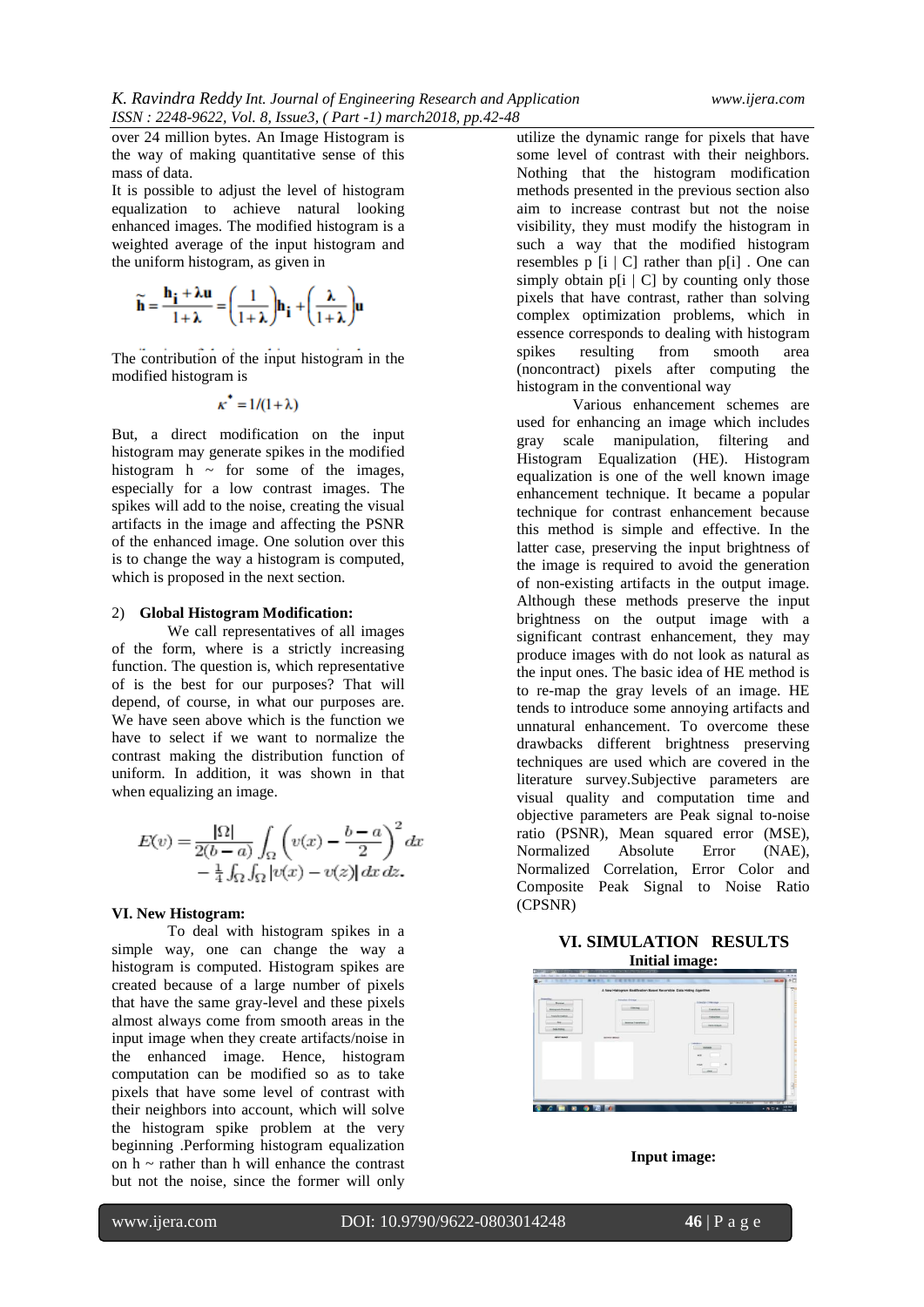## *K. Ravindra Reddy Int. Journal of Engineering Research and Application www.ijera.com ISSN : 2248-9622, Vol. 8, Issue3, ( Part -1) march2018, pp.42-48*

|                                 | A New Histogram Modification Based Reversible Data Hiding Algorithm |                                    |
|---------------------------------|---------------------------------------------------------------------|------------------------------------|
| $-24 + 46 + 3$<br><b>Stowan</b> | <b>Lindai (Floor</b>                                                | <b>Education Containing</b>        |
| <b>Mahaping Prisonne</b>        | <b>Filming</b>                                                      | <b>Swates</b>                      |
| <b>Transformation</b>           |                                                                     | <b><i><u>Takankoo</u></i></b>      |
| m.                              | pourse freezhom.                                                    | <b>Alexa Durand</b>                |
| <b>Earla Holing</b>             |                                                                     |                                    |
| <b>MEST MANCE</b>               | <b>JACKPOT BEACH</b>                                                |                                    |
|                                 |                                                                     | <b>Validation</b><br><b>SUGARE</b> |
|                                 |                                                                     | ×                                  |
|                                 |                                                                     | $\alpha$<br>mar                    |
|                                 |                                                                     | $-104$                             |
|                                 |                                                                     |                                    |
|                                 |                                                                     |                                    |
|                                 |                                                                     |                                    |

#### **Histogram Image:**

| $-$ brassing-<br><b>BOWA</b><br><b>Bulgaran Frogram</b><br><b>Transformation</b> | A New Histogram Modification Based Reversible Data Hiding Algorithm<br><b>B</b> Fave 11<br>$-$ Concient | 0周 耳<br>For Edit Your Stort Tools Delition Mindow Help<br>* Jane<br>DOMER NADDRA GIODINO<br><b>Baform</b><br><b>Baction</b> |  |
|----------------------------------------------------------------------------------|---------------------------------------------------------------------------------------------------------|-----------------------------------------------------------------------------------------------------------------------------|--|
| ses.<br><b>Data Hiding</b><br><b>REVT MACK</b>                                   | ×<br><b>BE</b> Help Disking<br>ist.<br>OUTPUT BANCK                                                     | & Chrisvil<br><b>Incidental Ave</b><br>Information day<br><b>COR</b>                                                        |  |
|                                                                                  |                                                                                                         | ٠                                                                                                                           |  |

#### **Transformed Image:**

| - Interime<br><b>Branch</b>        | Education Of Joseph                                                              | Enele Others                              |  |
|------------------------------------|----------------------------------------------------------------------------------|-------------------------------------------|--|
| <b>Halvaren Rooms</b>              | Ethnisia                                                                         | <b>Transferre</b><br><b>Scalen Miller</b> |  |
| <b><i><u>Standardsplan</u></i></b> | <b>BE</b> Hate Claims                                                            | <b>Telephone</b>                          |  |
| Res.                               | $\left( \mathbf{E} \right)$<br><b>Avenue Transferred</b><br>Turatonake congleted | <b>Steve Output</b>                       |  |
| <b>Bata Kidnig</b>                 | $-8.1$                                                                           |                                           |  |
| <b><i>WEST BEACH</i></b>           | <b>GRIPPE BARIE</b>                                                              |                                           |  |
|                                    |                                                                                  | <b>Manager</b><br>Valence                 |  |
|                                    |                                                                                  | WX                                        |  |
|                                    |                                                                                  | . .                                       |  |
|                                    |                                                                                  | ٠<br><b>FOA</b>                           |  |
|                                    |                                                                                  | <b>CONTRACTOR</b>                         |  |
|                                    |                                                                                  |                                           |  |

#### **Key generation:**



**DataHiding:**





# **Output Image:**

| 11 - 11 - 11<br>Zriptositeciutiose | A New Histogram Modification Based Reversible Data Hiding Algorithm |                                                            |                   |                                        |  |
|------------------------------------|---------------------------------------------------------------------|------------------------------------------------------------|-------------------|----------------------------------------|--|
|                                    | $-$ Disease.<br><b>Browse</b>                                       | <b>Bioni</b><br>Fig. 54t Year Doct Tark Deltoy Nieder Help | <b>CHAMM</b><br>۷ | -Edward Wood                           |  |
|                                    | <b>Retigran Process</b><br><b><i><u>handsmation</u></i></b>         | 08861110984-00810                                          |                   | <b>Transferred</b>                     |  |
|                                    | tie.                                                                |                                                            |                   | <b>Edwardian</b><br><b>View Output</b> |  |
|                                    | <b>Selv Holley</b><br><b>MALE BRACK</b>                             |                                                            |                   |                                        |  |
|                                    |                                                                     |                                                            |                   | <b>INSERI</b><br>Validate              |  |
|                                    |                                                                     |                                                            |                   | 27700<br>w.                            |  |
|                                    |                                                                     |                                                            |                   | 43,7746<br>- 4<br><b>PDM</b>           |  |
|                                    |                                                                     |                                                            |                   | 16000000                               |  |

## **VIII. Advantages:**

Accuracy of the process is very high when compared to the previous procedures.

 The quality of the color image is also increased.

This proposed algorithm can be extended to reversible data embedding in a video and during embedding process the quality of the image can also be enhanced.

### **IX.Applications:**

- Secure medical image data system
- Law enforcement
- E-government
- Image authentication
- Military

# **VII. CONCLUSION:**

A data embedding level is adaptively adjusted for each pixel with a consideration of the human visual system (HVS) characteristics. To this end, an edge and the just noticeable difference (JND) values are estimated for every pixel, and the estimated values are used to determine the embedding level. This pixel level adjustment can effectively reduce the distortion caused by data embedding. The experimental results and performance comparison with other reversible data hiding algorithms are presented to demonstrate the validity of the proposed algorithm.